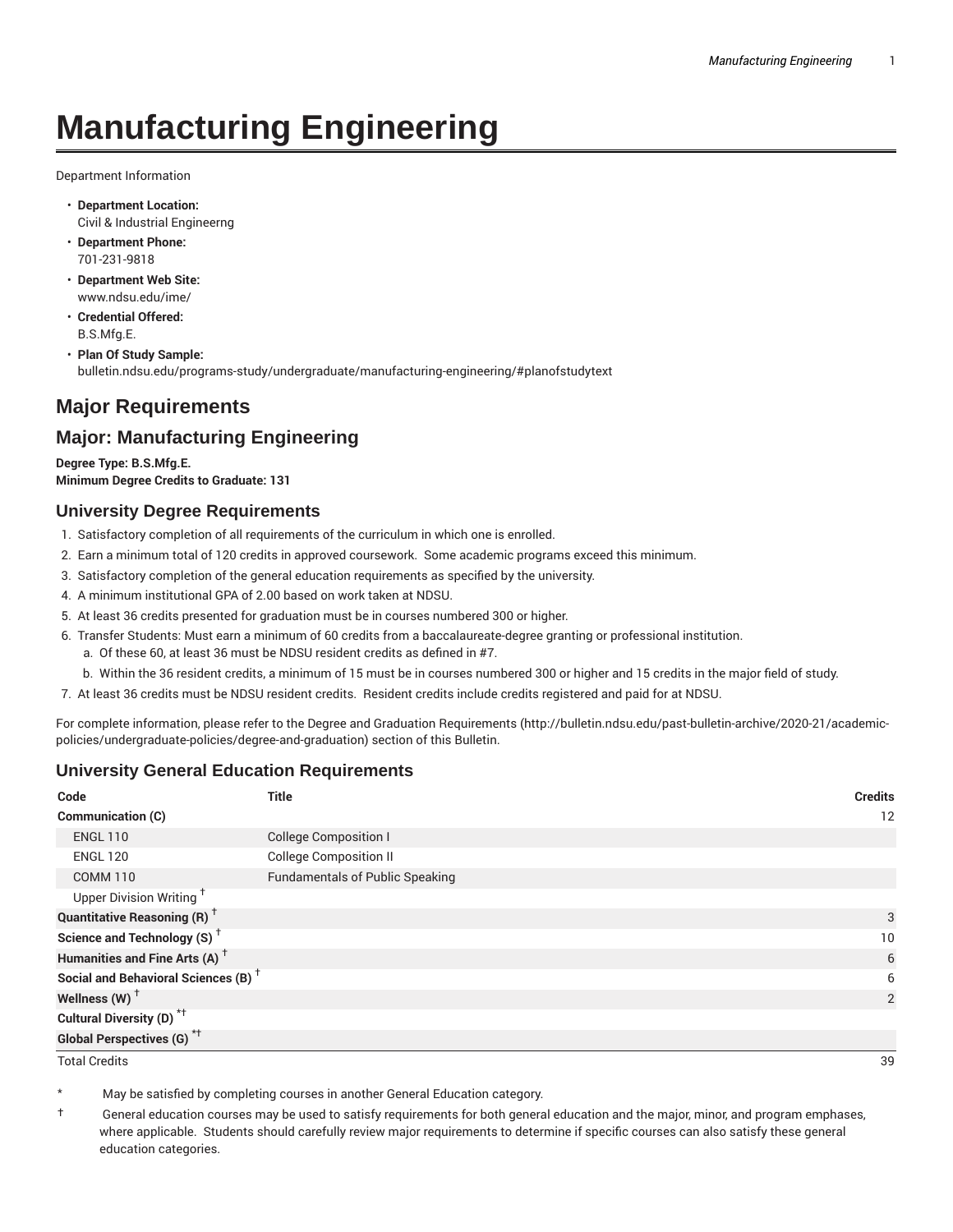• A list of university approved general education courses and administrative policies are available here (http://bulletin.ndsu.edu/past-bulletinarchive/2020-21/academic-policies/undergraduate-policies/general-education/#genedcoursestext).

## **Major Requirements**

| Code                                                             | Title                                                                                | <b>Credits</b> |
|------------------------------------------------------------------|--------------------------------------------------------------------------------------|----------------|
| <b>Manufacturing Engineering Core Requirements</b>               |                                                                                      |                |
| <b>IME111</b>                                                    | Introduction to Industrial and Manufacturing Engineering                             | 3              |
| <b>IME 311</b>                                                   | Work/Station Design and Measurement                                                  | 3              |
| <b>IME 330</b>                                                   | <b>Manufacturing Processes</b>                                                       | 3              |
| <b>IME 380</b>                                                   | CAD/CAM for Manufacturing                                                            | 3              |
| <b>IME 430</b>                                                   | <b>Process Engineering</b>                                                           | 3              |
| <b>IME 431</b>                                                   | <b>Production Engineering</b>                                                        | 3              |
| <b>IME 440</b>                                                   | <b>Engineering Economy</b>                                                           | 3              |
| <b>IME 456</b>                                                   | Program and Project Management                                                       | 3              |
| <b>IME 460</b>                                                   | <b>Evaluation of Engineering Data</b>                                                | 3              |
| <b>IME 461</b>                                                   | Quality Assurance and Control                                                        | 3              |
| <b>IME 480</b>                                                   | Production and Inventory Control                                                     | 3              |
| <b>IME 482</b>                                                   | Automated Manufacturing Systems                                                      | 3              |
| <b>IME 489</b>                                                   | Industrial and Manufacturing Engineering Capstone                                    | 3              |
| <b>MATH 128</b>                                                  | Introduction to Linear Algebra                                                       | 1              |
| <b>MATH 165</b>                                                  | Calculus I (May satisfy general education category R)                                | 4              |
| <b>MATH 166</b>                                                  | Calculus II                                                                          | 4              |
| <b>MATH 259</b>                                                  | <b>Multivariate Calculus</b>                                                         | 3              |
| <b>MATH 266</b>                                                  | Introduction to Differential Equations                                               | 3              |
| ME 212                                                           | Fundamentals of Visual Communication for Engineers                                   | 3              |
| ME 221                                                           | <b>Engineering Mechanics I</b>                                                       | 3              |
| <b>ME 222</b>                                                    | <b>Engineering Mechanics II</b>                                                      | 3              |
| ME 223                                                           | <b>Mechanics of Materials</b>                                                        | 3              |
| ME 331                                                           | Materials Science and Engineering                                                    | 4              |
| <b>CHEM 121</b>                                                  | General Chemistry I                                                                  | 4              |
| & 121L                                                           | and General Chemistry I Laboratory (May satisfy general education category S)        |                |
| <b>CHEM 122</b>                                                  | General Chemistry II (May satisfy general education category S)                      | 3              |
| <b>ENGL 321</b>                                                  | Writing in the Technical Professions (May satisfy general education category C)      | 3              |
| <b>ENGR 402</b>                                                  | <b>Engineering Ethics and Social Responsibility</b>                                  | 1              |
| <b>PHYS 252</b>                                                  | <b>University Physics II</b>                                                         | 5              |
| & 252L                                                           | and University Physics II Laboratory (May satisfy general education category S)      |                |
| <b>Manufacturing Electives</b>                                   |                                                                                      |                |
| Computer Science Electives: Select 3 credits from the following: |                                                                                      | 3              |
| CSCI <sub>122</sub>                                              | Visual BASIC                                                                         |                |
| <b>CSCI 159</b>                                                  | <b>Computer Science Problem Solving</b>                                              |                |
| <b>CSCI 160</b>                                                  | Computer Science I                                                                   |                |
| <b>ECE 173</b>                                                   | Introduction to Computing                                                            |                |
|                                                                  | Engineering and Science Electives: Select a minimum of 9 credits from the following: |                |
| CE 309                                                           | <b>Fluid Mechanics</b>                                                               | 3              |
| <b>ME 350</b>                                                    | Thermodynamics and Heat Transfer                                                     | 3              |
| Select one of the following:                                     |                                                                                      | $3-4$          |
| EE 206                                                           | Circuit Analysis I                                                                   |                |
| <b>ECE 275</b>                                                   | Digital Design                                                                       |                |
| <b>ECE 301</b>                                                   | <b>Electrical Engineering I</b>                                                      |                |
| Technical Electives: Select 9 credits from the following:        |                                                                                      | 9              |
| <b>IME 335</b>                                                   | <b>Welding Technology</b>                                                            |                |
| <b>IME 411</b>                                                   | Human Factors Engineering                                                            |                |
| <b>IME 427</b>                                                   | <b>Packaging for Electronics</b>                                                     |                |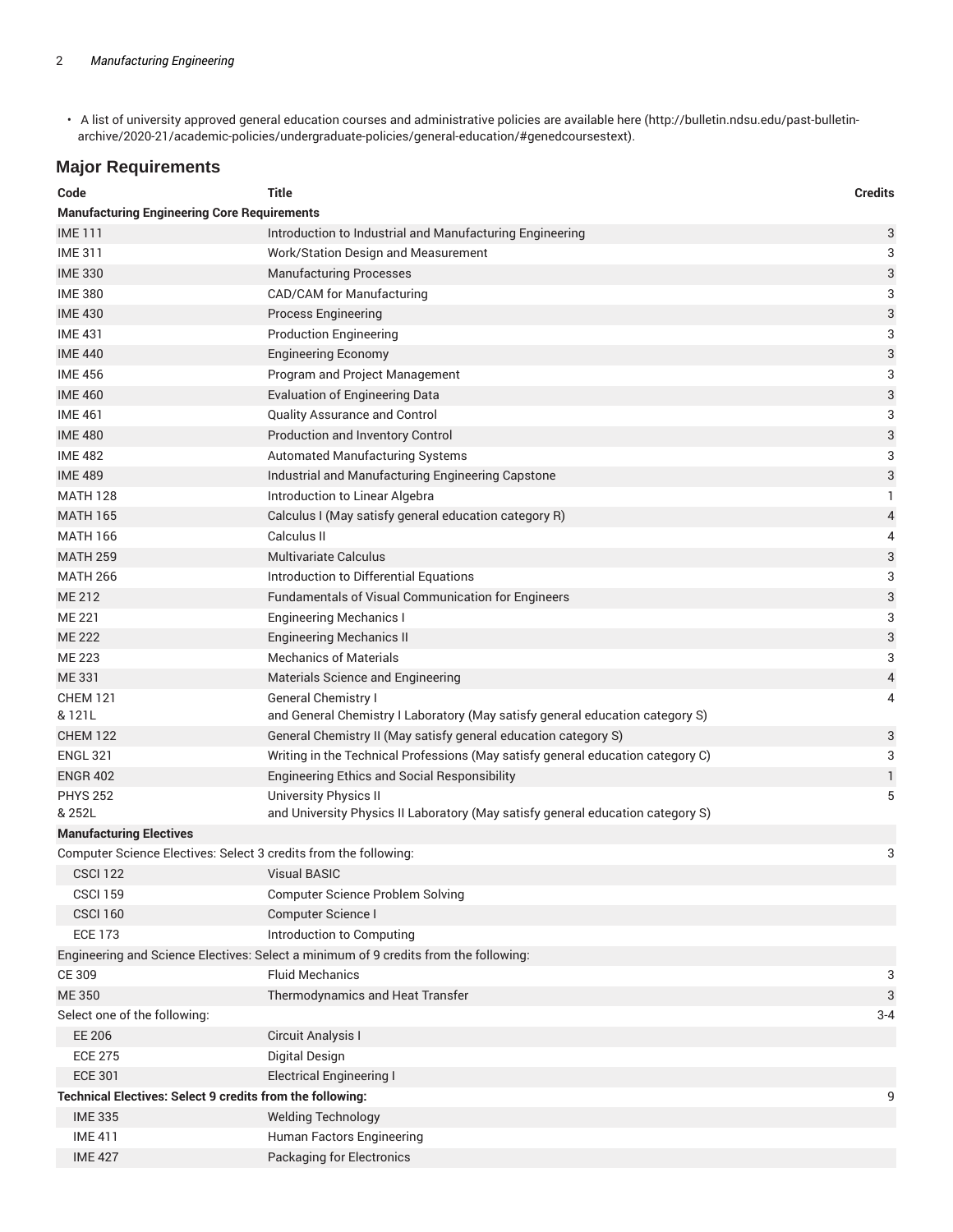| <b>IME 432</b>                                                                | <b>Composite Materials Manufacturing</b>      |  |
|-------------------------------------------------------------------------------|-----------------------------------------------|--|
| <b>IME 433</b>                                                                | <b>Additive Manufacturing</b>                 |  |
| <b>IME 435</b>                                                                | Plastics and Injection Molding Manufacturing  |  |
| <b>IME 437</b>                                                                | Methods for Precision Manufacturing           |  |
| <b>IME 450</b>                                                                | Systems Engineering and Management            |  |
| <b>IME 451</b>                                                                | Logistics Engineering and Management          |  |
| <b>IME 462</b>                                                                | <b>Total Quality In Industrial Management</b> |  |
| <b>IME 463</b>                                                                | <b>Reliability Engineering</b>                |  |
| <b>IME 464</b>                                                                | <b>Reliability Analysis</b>                   |  |
| <b>IME 470</b>                                                                | <b>Operations Research I</b>                  |  |
| <b>IME 472</b>                                                                | Simulation of Business and Industrial Systems |  |
| <b>IME 485</b>                                                                | Industrial and Manufacturing Facility Design  |  |
| Only one of the following five courses may be counted as technical electives. |                                               |  |
| <b>BUSN 340</b>                                                               | <b>International Business</b>                 |  |
| <b>BUSN 431</b>                                                               | Business Law I-Contracts, Property and Torts  |  |
| <b>MGMT 320</b>                                                               | <b>Foundations of Management</b>              |  |
| <b>MRKT 320</b>                                                               | <b>Foundations of Marketing</b>               |  |
| <b>MIS 320</b>                                                                | <b>Management Information Systems</b>         |  |

Total Credits 107-108

#### **Degree Requirements and Notes**

- A student must complete at least 60 semester credits of professional level course work in his/her program while in residence and enrolled in the college. Students transferring into the college from programs with professional accreditation are exempt from this residency requirement but are subject to the residency requirement of NDSU.
- Grades less than 'C' will not be accepted for required courses in CHEM, MATH, and PHYS.
- Students may request approval for other 300-400 level engineering or related courses to be approved as technical electives. To request approval, a student should submit a memo to the IME Department indicating the course of interest and why the course should be approved as a technical elective. This memo will be reviewed by the IME Department Chair for approval.
- 300-400 level BUSN courses require at least junior standing and a minimum 2.50 cumulative GPA.

#### **Minor Requirements**

## **Minor: Manufacturing Engineering**

**Required Credits: 18**

| Code                                            | <b>Title</b>                                 | <b>Credits</b> |
|-------------------------------------------------|----------------------------------------------|----------------|
| <b>Required Courses</b>                         |                                              |                |
| <b>IME 330</b>                                  | <b>Manufacturing Processes</b>               | 3              |
| <b>IME 380</b>                                  | CAD/CAM for Manufacturing                    | 3              |
| <b>IME 430</b>                                  | <b>Process Engineering</b>                   | 3              |
| <b>IME 431</b>                                  | <b>Production Engineering</b>                | 3              |
| Electives: Select 6 credits from the following: |                                              | 6              |
| <b>IME 335</b>                                  | <b>Welding Technology</b>                    |                |
| <b>IME 427</b>                                  | Packaging for Electronics                    |                |
| <b>IME 432</b>                                  | <b>Composite Materials Manufacturing</b>     |                |
| <b>IME 433</b>                                  | Additive Manufacturing                       |                |
| <b>IME 435</b>                                  | Plastics and Injection Molding Manufacturing |                |
| <b>IME 437</b>                                  | Methods for Precision Manufacturing          |                |
| <b>IME 461</b>                                  | <b>Quality Assurance and Control</b>         |                |
| <b>IME 482</b>                                  | Automated Manufacturing Systems              |                |
| <b>Total Credits</b>                            |                                              | 18             |